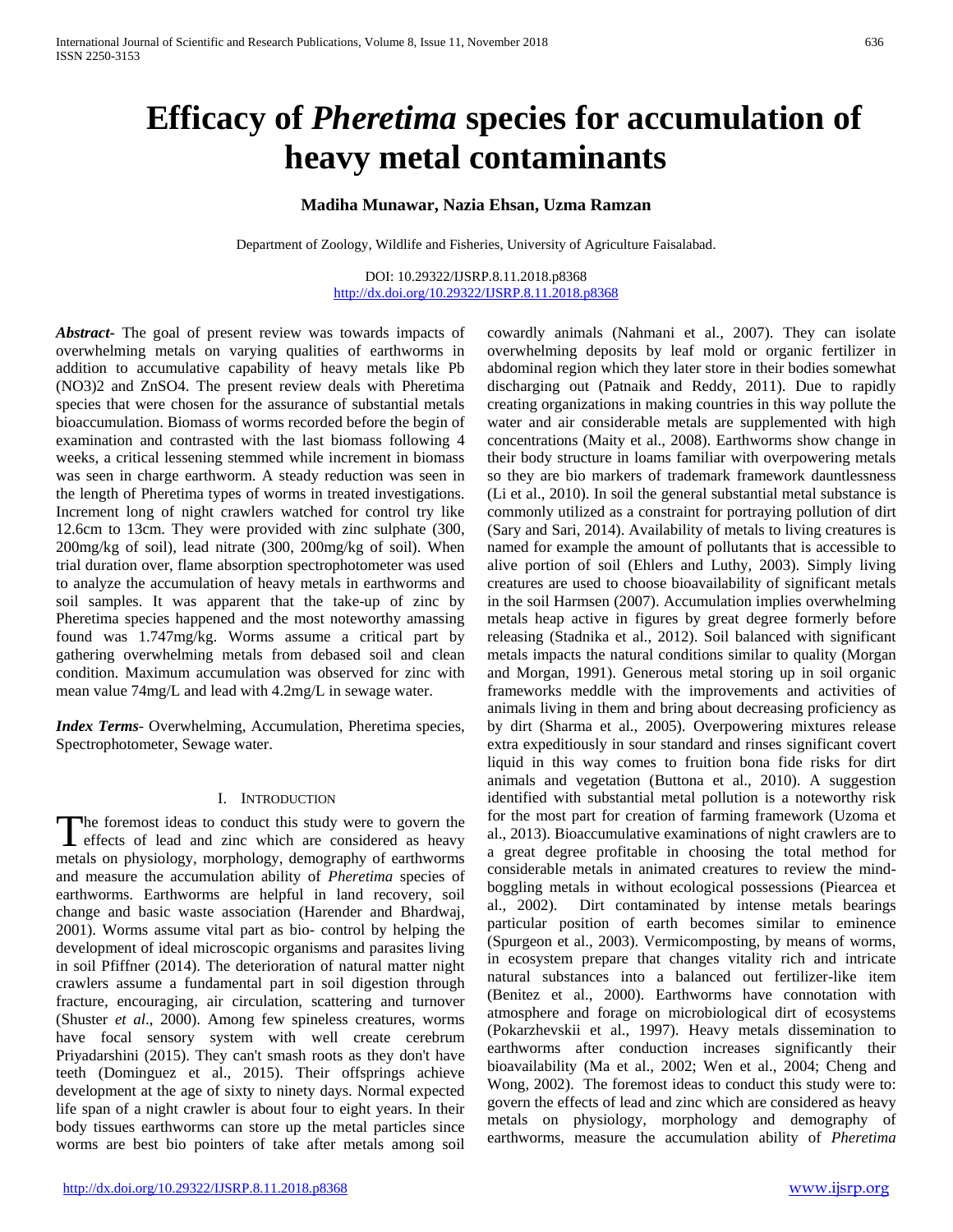species and also determine heavy metals in sewage water on *Pheretima* species.

#### II. MATERIALS AND METHOD

 Earthworms are vital species in numerous biological units and pronouncedly affecting rotting dynamic supplement mineralization and essential generation. The earthworms for the investigation were gathered inside three km region from Ahmad arcade Abdullah pur waterway street Faisalabad as the dirt here was not sullied with overwhelming metals. Twenty five individual night crawlers of *Pheretima* species, with very much created clitellum were inspected from the upper layers of sodden soil with the assistance of towel and soil was also gathered from top strata of dirt ten centimeter profound. Vegetative factual and brood expelled in dirt. 3 kilogram dirt endured in 5 elastic compartments or holders with the capacity of five liters. At that point they were exchanged to research center deliberately alongside soggy soil from where they were gathered. The worms then were placed in appropriate conditions inside sample soil for adjustment in a dim space for one to two days.

 With the end goal of acclimatization the *Pheretima* species were kept in research facility in polyethylene compartments that have soil and dairy animal compost at a temperature of about twenty five with little bit difference of two degree centigrade. They were weighted and measured at the end of trail period of about 30 days. Two different heavy metals like lead nitrate and zinc sulphate of 300mg and 200mg concentrations were used.

### **Basic design of experiment**

 A sum of five investigations was directed with one control and four medications with three replications. To get trial beds, soil was treated with fitting measure of substantial metals. 300 and 200 milligram per kilogram zinc sulfate also 300 and 200 milligram per kilogram lead nitrate for per kilogram of soil were independently blended in refined water. These substantial metals arrangement was included soil and blended altogether to acquire homogeneous blend. In first holder (T1) or treatment one zinc sulfate of 300 milligram per kilogram fixation was included, in second compartment (T2) or treatment two 200 milligram per kilogram centralization of zinc sulfate was included and in third holder third (T3) or treatment three 300 milligram per kilogram of lead nitrate and fourth compartment (T4) or treatment four 200 milligram per kilogram grouping of lead nitrate was included. Fifth pot was utilized as control.

 With a specific end goal to check the bioaccumulation of substantial metals in the body tissues of earthworms, seven grown-up worms from acclimatized worm stock were included every holder. Before staging of earthworms into these containers or compartments firstly washed through liquid completely for the expulsion of particles stick on the bodies of earthworm, afterward placed into channel rag till profusion of liquid that is water remain soaked. Departure of gut substance can be made by putting the earthworms of *Pheretima* species in hygienic slides for one night. From point of forward, every worm was weighed and measured and after that additional to compartment, secured with top and afterward the holders were kept in lab for 30 days.

## **Diagnostic procedure for metal accumulation in** *Pheretima* **species of earthworms**

 To determine the substantial metals accumulation in body of *Pheretima* species of earthworms, put on wet channel paper for one day to remove instinctive material of earthworms. Afterwards every worm was rinsed by liquid that is water to expel additional matter as well as dirt substance which adhere to the body of *Pheretima* species of earthworms. Worms yielded via observance the earthworms on cutting-edge broiler on 110 degree centigrade then at last the dehydrated mass recorded. To do absorption, the desiccated worms censored to little parts for the exchange of earthworms into processing cylinders. An answer to use nitric acid as well as hydrochloric acid set up a trendy proportion of two ratio one in thirty milliliter tube that kept in warm dish for almost four hours. Arrangement of completely blended was done and care taken to blend not desiccated. When assimilation was done the specimen was emptied via Whatman channel sheet intone hundred and fifty milliliter limit bottle and the volume was raised to one hundred and twenty milliliter through the expansion of refined water. According to (Govindarajan et al., 2010) the processed specimens of night crawlers were examined through spectrophotometer for substantial metal collection.

### **Statistical Analysis:**

 Information was examined factually through ANOVA and correlation. Correlation was used to check the accumulation of substantial metals in *Pheretima* species in connection to bioavailable overwhelming metals in soil and in the assortments of worms. To check change in morphological parameters (length and weight) after treatment application, analysis of variance was practiced.

### III. RESULTS

 Consequences of the underlying as well as last weight demonstrated worm mass body was diminished while earthworms amassed metals overwhelmed. More huge reduction happened with 300mg fixation treatment when weight was decreased to a substantial degree. Mass of worms noted and analysis of heavy metals was done and contrasted with the last mass following week four, a huge decrease curtailed whereas rise in body mass was seen in charge *Pheretima* species (Table 3.1). A significant relationship was found when Analysis of Variance was applied between weight and treatment (Table 3.2). More huge reduction happened with 300mg fixation treatment when length was decreased to a substantial degree. Length of worms noted and analysis of heavy metals was done and contrasted with the last length following week four, a huge decrease curtailed whereas rise in body mass was seen in charge earthworm species of *Pheretima* (Table 3.3). When ANOVA was applied on the initial and final values of length then significant results were obtained (Table 3.4). Table 3.5 describes the relationship among length and weight of *Pheretima species* of earthworms on exposure to heavy metal treatments. The convergence of lead and zinc metal in treatment of 5 individuals of *Pheretima* type were examined through fire ingestion spectrophotometer. Collection of lead and zinc was seen in all repeats of worms. It was apparent that the take-up of zinc by *Pheretima* species happened and the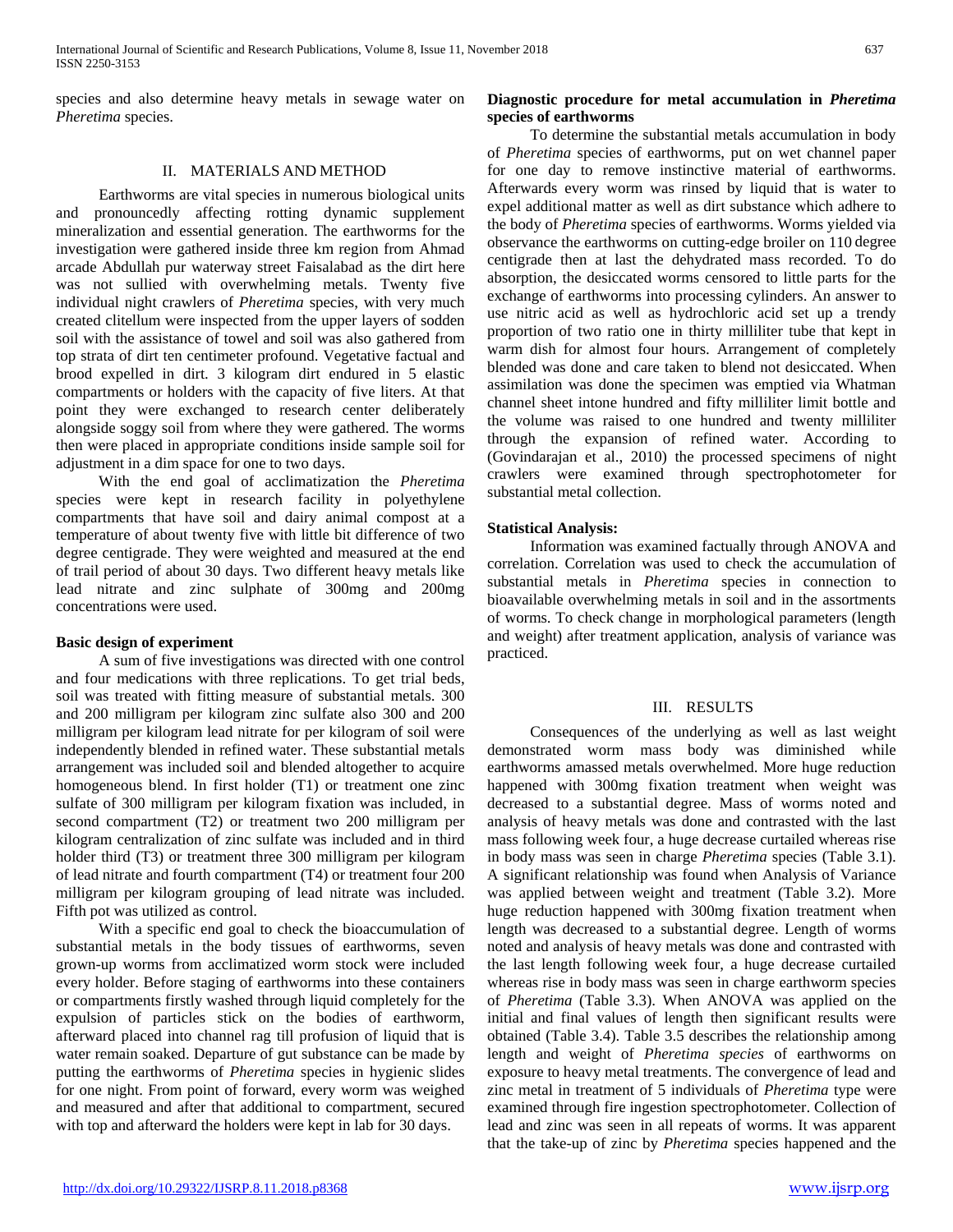most elevated collection found was 1.747mg/kg. The convergences of lead (0.985mg/kg) were not like zinc metal treatment as lead aggregation examination showed less capacity of worms to amass in their bodies when contrasted with zinc (Figure 3.1). The sewage water contaminants on *Pheretima* species were also checked and water was collected from nearby industry impurities. Lead and zinc was found with 4.2mg/L and 72mg/L by Atomic Absorption Spectrophotometer (Figure 3.2).

#### IV. DISCUSSION

 Worms assume an essential part in keeping up the strength of soil. The earthworms have capacity to change over the undesirable natural matter into helpful natural fertilizer. They give valuable outcomes in soil advancement, arrive recuperation and association of natural waste (Harender and Bhardwaj, 2001). The division of overwhelming metal present in soil modules describes the most essential elements influencing their adaptability in soil and acknowledgment by marine and freshwater shellfish (Dai et al., 2004; Lanno et al., 2004; Becquer et al., 2005 and Hobbelen et al., 2006). There are numerous substantial metals which are broadly degree in soils e.g. Zn, Pb, Cr, Cd and Cu. Overwhelming metals are deadly to numerous life forms past specific points of confinement and divulgence times can influence the living beings plenitude, dissemination and assorted qualities (Hopkin, 1989 and Lukkari et al., 2004). Inspite of unsafe impacts, metals don't stop in soil however overwhelming metals announcement to the biological system may be constrained (Brusseau, 1997). The previously mentioned outcomes unequivocally bolster the investigation of (Ma et al., 2002) in which they watched lessening in weight in *Pheretima* types of night crawlers when presented to lead and zinc mine tailings. The marginally unsafe impacts might be prized signs on night crawlers because of metallic toxins as portrayed by Donker 1992; Ma 1984. Comparable decline in body weight of night crawler *Pheretima guillelmi* at high centralization of lead in soil has been recorded by (Zheng and Canyang 2009). At the point when earthworms morphological characters were broke down there was noteworthy connection between the abatement long and weight with time. In a comparative review led by (Nahmani et al., 2007) generous decrease in body mass of night crawlers recorded in worms in substantial metals stacked soil. Earthworms have ability to accumulate maximum concentration of zinc metal in their bodies and earthworms also have capability to normalize the concentration of zinc regardless of the quantity present in soil (Renoux et al., 2007).

#### **ACKNOWLEDGMENTS**

 I deem it my greatest pleasure to gain a chance to express my wholehearted gratefulness and profound intellect of compulsion to my painstaking and worthy advisor, **Mrs. Nazia Ehsan** (Lecturer of Department of Zoology, Wildlife and Fisheries, University of Agriculture, Faisalabad).

#### **REFERENCES**

- [1] Becquer T, Dai., Quantin, J.C. and P. Lavelle. 2005. Sources of bioavailable trace metals for earthworms from a Zn, Pb, and Cd-contaminated soil. Soil. Biol. Biochem., 37: 1564-1568.
- [2] Benitez E, Romero M, Gomez M, Gallardolaro F. and Nogales R. 2001. Biosolid and biosolid ash as sources of heavy metals in plant-soil system. Water. Air. Soil. Poll., 132: 75-87.
- [3] Brusseau ML. 1997. Transport and fate of toxicants in soils. In Soil Ecotoxicology; Tarradellas, J., Bitton, G., Rossel, D., Eds., Lewis Publishers: New York.
- [4] Buttona M, Jenkinb, R.T., Bowmanc, K.J., Harringtond, C.F., Brewerb, T.S., Jonesc, G.D. and M.J. Wattsa. 2010. DNA damage in earthworms from highly contaminated soils assessing resistance to arsenic toxicity by use of the Comet assay. Mutat. Res., 696: 95-100.
- [5] Cheng J. and Wong M.H. 2002. Effects of earthworms on Zn fractionation in soils. Biology and Fertility of Soils 36: 72-78.
- [6] Dai J, Becquer, T., Rouiller, J.H., Reversat, G., Bernhard-Reversat, F., Nahmani, J. and Lavelle, P. 2004. Heavy metal accumulation by two earthworm species and its relationship total and DTPA-extractable metals in soils. Soil. Biol. Biochem., 36: 91-98.
- [7] Dominguez J, Aira, M., Breinholt, J.W. Stojanovic, M. and Perez-Losada, S.W. 2015. Underground evolution: New roots for the old tree of lumbricid earthworms. Nature., 83: 7-19.
- [8] Donker M.H, Zonnevelz, C. and Van Straalen, N.M. 1993. Early reproduction and reproductive allocation in metal adapted populations of the terrestrial isopod *Porcellio scaber.* Oecologia., 96:316-323.
- [9] Ehlers LJ and Luthy, R.G. 2003. Contaminant bioavailability in soil and sediment. Environ. Sci. Technol., 37: 295-302.
- [10] Govindarajan B, Vigneeswaran, M., Rameshkumar, G. and Prabakaran, V. 2010. Bioaccumulation studies of heavy metal on impact towards polluted soil using earthworm *Lampito mauritii* and *Eisenia fetida*. Ecobiotechnol., 11: 06-12.
- [11] Harender R. and Bhardwaj, M.L. 2001. Earthworms' role in soil biology. Chandigarh, India.
- [12] Harmsen J. 2007. Measuring bioavailability: from a scientific approach to standard methods. J. Environ. Qual., 36: 1420-1428.
- [13] Hobbelen PHF, Koolhaas, J.E. and. Gestel, C.A.M. 2006. Bioaccumulation of heavy metals in earthworm *Lumbricus rubellus, Aporrectodea caliginosa* and in total and available metal concentrations in field soils. Environ. Pollut., 144: 639-646.
- [14] Hopkin SP. 1989. Eeophysiology of Metals in Terrestrial Invertebrates. Elsevier Applied Science: London, UK.
- [15] Lanno R, Wells, J., Conder, J., Bradham, K. and Basta, N. 2004. The bioavailability of chemicals in soil for earthworms. Ecotoxicol. Environ. Safety., 57: 39-47.
- [16] Li L, Xu, Z., Wu, J. and Tian, G. 2010. Bioaccumulation of heavy metals in the earthworm *Eisenia fetida* in relation to bioavailable metal concentrations in pig manure. Biores. Technol., 101: 330-343.
- [17] Lukkari T, Taavitsainen, M., Soimasuo, M., Oikari, A. and Haimi, J. 2004. Biomarker responses of the earthworm *Aporrectodea tuberculata* to copper and zinc exposure: differences between populations with and without earlier metal exposure. Environ. Pollut., 129: 377-386.
- [18] Ma WC. 1984. Sub-lethal toxic effects of copper on growth, reproduction and litter breakdown activity in the earthworm *Lumbricus rubellus*, with observations on the influence of temperature and soil pH. Environ Pollut 33: 207–219.
- [19] Ma Y, Dickinson, N.M. and Wong, M.H. 2002. Toxicity of Pb/Zn mine tailings to the earthworm *Pheretima* and the effects of burrowing on metal availability. Biol. Fert. Soils., 36: 79-86.
- [20] Maity S, Padhy, P.K. and Chaudhury, S. 2008. The role of earthworm *Lampito mauritii* in amending lead and zinc treated soil. Biores. Technol., 99: 7291-7298.
- [21] Morgan JE. and Morgan, A.G. 1991. Differences in the accumulated metal concentrations in two epigeic earthworm species *(Lumbricus rubellus* and *Dendrodrilus rubidus*) living in contaminated soils. Bull. Environ. Contam. Toxicol., 47: 296-301.
- [22] Nahmani J, Hodson, M.E. and Black, S. 2007. Effects of metals on life cycle parameters of the earthworm *Eisenia fetida* exposed to fieldcontaminated, metal-polluted soils. Environ. Pollut., 149: 44-58.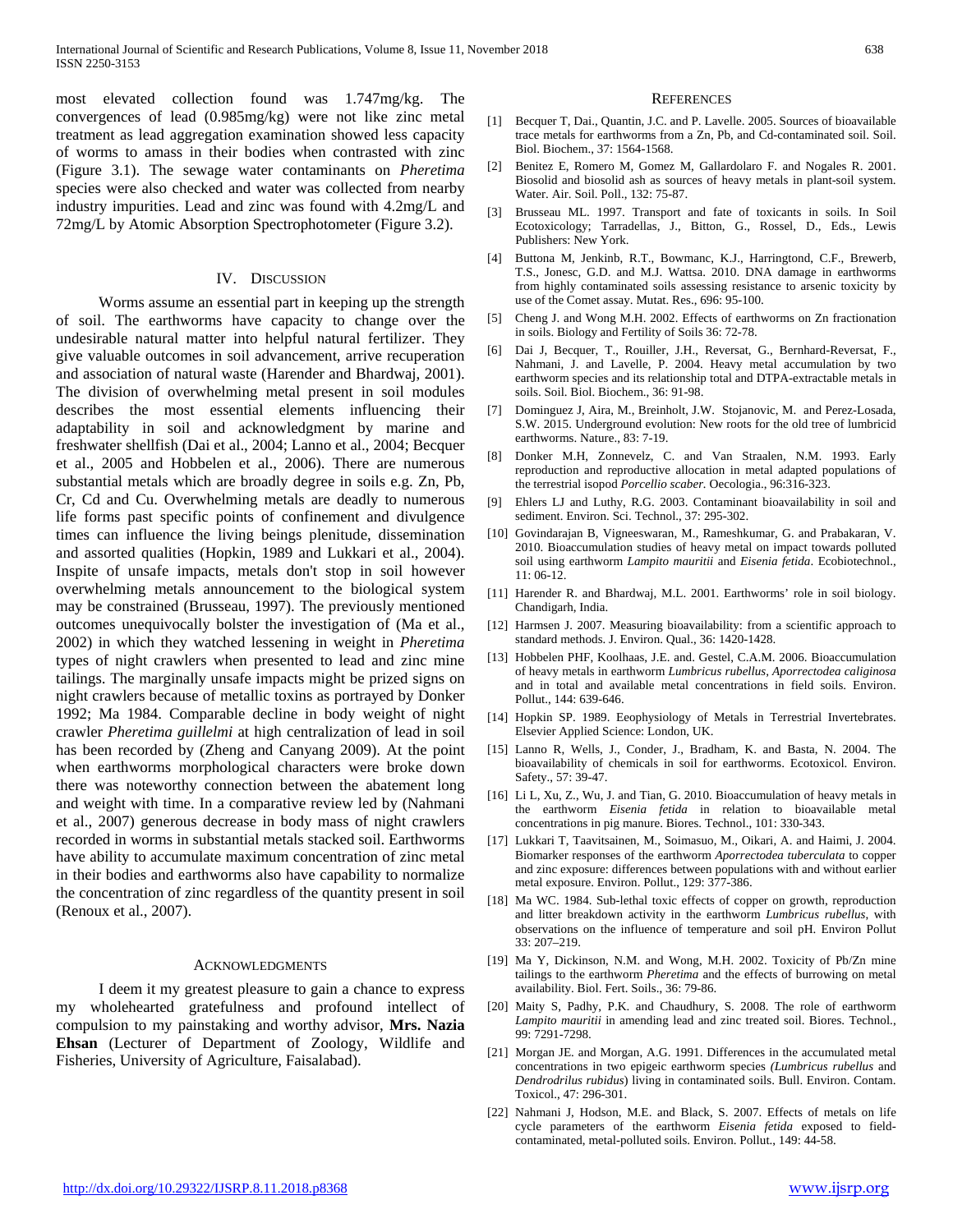- [23] Pattnaik S. and Reddy, M.V. 2011. Heavy metals remediation from urban wastes using three species of earthworm (*Eudrilus eugeniae, Eisenia fetida and Perionyx excavatus*). J. Environ. Chem. Ecol., 14: 345-356.
- [24] Pfiffner L. 2014. Earthworms-architect of fertile soil. Research institute of Organic Agriculture FiBL., 1: 2-8.
- [25] Piearcea TG, Langdona, C.J., Mehargb, A.A., Kirk, T. and Semplea, K.T. 2002. Yellow earthworms distinctive pigmentation associated with arsenic and copper tolerance in Lumbricus rubellus. Soil Biol. Biochem., 34: 1833- 1838.
- [26] Pokarzhevskii A.D, Zaboyev, D.P, Ganin, G.N. and Gordienko, S.A. 1997. Amino acids in earthworms: Are earthworms ecosystemivorous? Soil. Biol. Biochem., 29: 559-567.
- [27] Priyadarshini S. 2015. Different parts of nervous system of earthworm (with diagram)". Biology Discussion.
- [28] Renoux, A. Y., S. Rocheleau, M. Sarrazin, G.I. Sunahara and J.F. Blais. 2007. Assessment of a sewage sludge treatment on cadmium, copper and zinc bioavailability in barley, ryegrass and earthworms. Environ. Pollut., 145: 41-50.
- [29] Sary AA. and Sari, V.K. 2014. Effects of ecological changes on the Iron levels and hazard quotient on muscle of pelagic, demersal and neritic fish from Khuzestan, south west of Iran. J. Biol. Environ. Sci., 5: 23-28.
- [30] Sharma S, Pradhan, K., Satya, S. and Vasudevan, P. 2005. Potentiality of Earthworms for Waste Management and in Other Uses- A Review. J. American Sci., 1: 4-16.
- [31] Shuster WD, Subler, S. and McCoy, E.L. 2000. Foraging by deepburrowing earthworms degrades surface soil structure of a fluventic Hapludoll in Ohio. Soil and Tillage. Res*.*, 54: 179-189.
- [32] Spurgeon DJ, Weeks, J.M. and Van Gestel, C.A.M. 2003. A summary of eleven years progress in earthworm ecotoxicology. Pedobiologia., 47: 588- 606.
- [33] Stadnicka J, Schirmer, K. and Ashauer, R. 2012. Predicting concentrations of organic chemicals in fish by using toxicokinetic models. Environ. Sci. Technol., 46: 3273-3280.
- [34] Uzoma KO, Iroha, A.E., Chinyere, C.G., Sunday, E.A., Kelechukwu, D.M. and Ahuwaraeze, N.L. 2013. Effects of mining effluent contaminated soil treated with fertilizers on growth parameters, chlorophyll and proximate composition of *Cucurbita pepo* vegetable. J. Biol. Environ. Sci., 3: 1-8.
- [35] Wen B, Hu, X, Liu, Y, Wang, W, Feng, M. and Shan, X. 2004. The role of earthworms (*Eisenia fetida*) on influencing bioavailability of heavy metals in soils. Biol. Fer. Soil. 40:181-187.
- [36] Zheng R. and Canyang, L. 2009. Effect of lead on survival, locomotion and sperm morphology of Asian earthworm, *Pheretima guillelmi.* J. Environ. Sci., 21: 691-95.

#### AUTHORS

**First Author** – Madiha Munawar, Department of Zoology, Wildlife and Fisheries, University of Agriculture Faisalabad., madihamunawar326@gmail.com

**Second Author** – Nazia Ehsan, Department of Zoology, Wildlife and Fisheries, University of Agriculture Faisalabad., naziaeuaf@gmail.com

**Third Author** – Uzma Ramzan, Department of Zoology, Wildlife and Fisheries, University of Agriculture Faisalabad.

#### **Tables of article:**

|                         |                                     | <b>Treatments</b>        |                                     |                          |                                     |                          |                                     |                          |                                     |
|-------------------------|-------------------------------------|--------------------------|-------------------------------------|--------------------------|-------------------------------------|--------------------------|-------------------------------------|--------------------------|-------------------------------------|
| <b>Control</b>          |                                     | <b>Lead nitrate</b>      |                                     |                          |                                     | Zinc sulphate            |                                     |                          |                                     |
|                         |                                     | 300mg                    |                                     | 200mg                    |                                     | 300mg                    |                                     | 200mg                    |                                     |
| Initial<br>weight $(g)$ | Weight<br>30<br>after<br>days $(g)$ | Initial<br>weight<br>(g) | Weight<br>30<br>after<br>days $(g)$ | Initial<br>weight<br>(g) | Weight<br>30<br>after<br>days $(g)$ | Initial<br>weight<br>(g) | Weight<br>30<br>after<br>days $(g)$ | Initial<br>weight<br>(g) | Weight<br>30<br>after<br>days $(g)$ |
| 7.94                    | 8.35                                | 8.80                     | 8.53                                | 7.98                     | 7.73                                | 7.87                     | 7.62                                | 7.62                     | 7.56                                |
| 8.12                    | 8.56                                | 8.98                     | 8.70                                | 8.00                     | 7.89                                | 7.71                     | 7.58                                | 7.51                     | 7.45                                |
| 7.79                    | 7.85                                | 8.35                     | 8.24                                | 7.89                     | 7.64                                | 8.16                     | 7.98                                | 7.39                     | 7.32                                |
| 7.88                    | 7.97                                | 8.31                     | 8.00                                | 8.01                     | 7.92                                | 7.79                     | 7.56                                | 7.49                     | 7.15                                |
| 7.57                    | 7.66                                | 8.32                     | 8.14                                | 7.97                     | 7.76                                | 7.45                     | 7.23                                | 7.50                     | 7.26                                |

**Table 3.1: Variations in weight of earthworms (***Pheretima* **species) when exposed to different treatments.**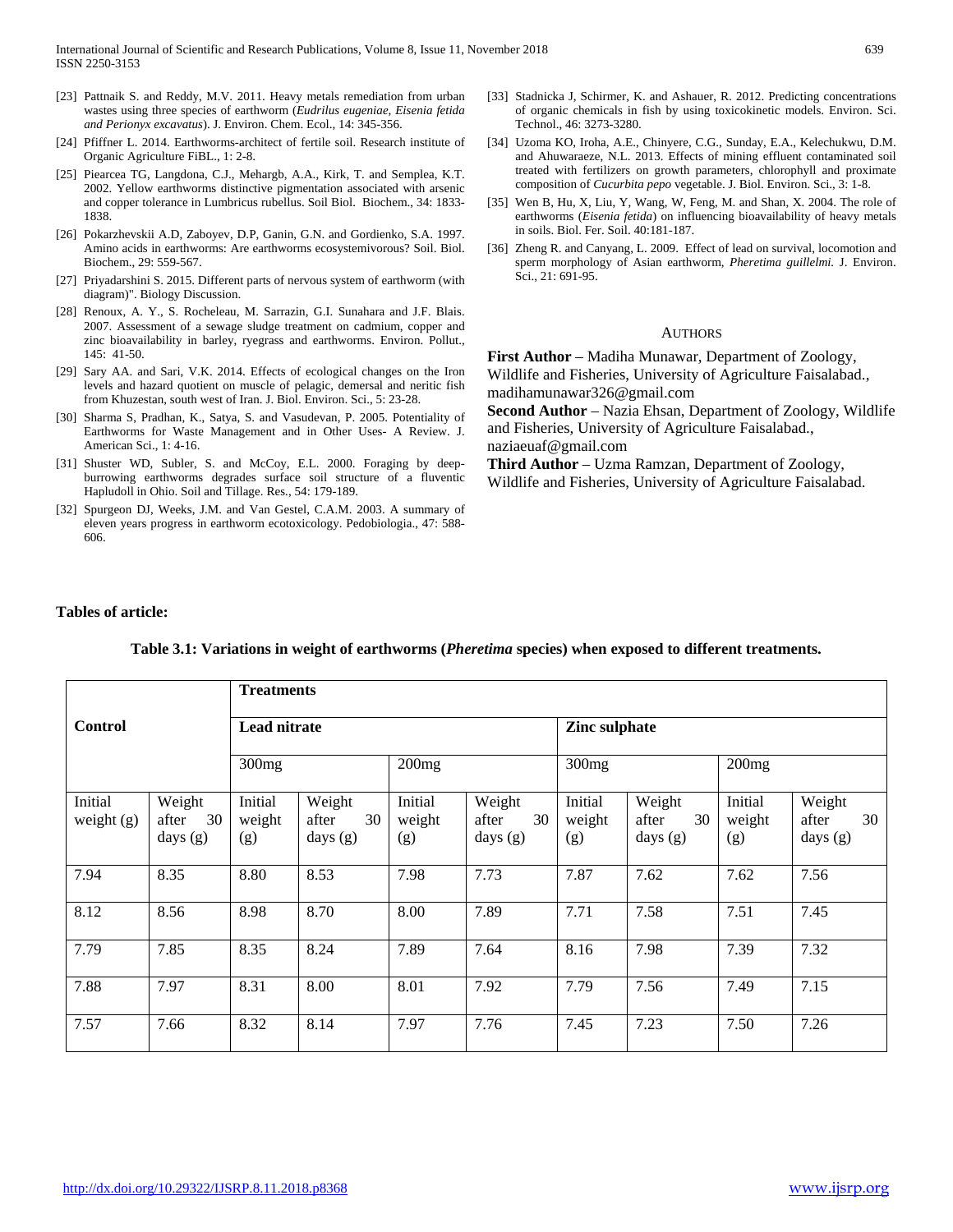**Table 3.2: ANOVA table show the weight of** *Pheretima* **species of earthworms after treatment exposure period.**

| S.OV             | D.F | <b>SS</b> | <b>MS</b> | <b>F-value</b> |
|------------------|-----|-----------|-----------|----------------|
|                  |     |           |           |                |
| Weight           |     | 2.231     | 2.231     | 8.647**        |
| <b>Treatment</b> | 4   | 1.520     | 0.38      | 1.472**        |
| Error            | 44  | 11.362    | 0.258     |                |
| <b>Total</b>     | 49  | 13.592    |           |                |

# **Table 3.3: Variations in length of earthworms (***Pheretima* **species) when exposed to different treatments.**

| <b>Control</b> |         | <b>Treatments</b> |         |        |         |                   |         |        |         |
|----------------|---------|-------------------|---------|--------|---------|-------------------|---------|--------|---------|
|                |         | Lead nitrate      |         |        |         | Zinc sulphate     |         |        |         |
|                |         | 300mg             |         | 200mg  |         | 300 <sub>mg</sub> |         | 200mg  |         |
| I. $L(cm)$     | F.L(cm) | LL(cm)            | F.L(cm) | LL(cm) | F.L(cm) | LL(cm)            | F.L(cm) | LL(cm) | F.L(cm) |
| 12.6           | 13      | 14.3              | 14      | 13     | 12.6    | 12.7              | 12      | 13.6   | 13      |
| 11.8           | 12      | 13.7              | 13.2    | 13.7   | 13.1    | 14                | 13.2    | 14.1   | 13.4    |
| 12.2           | 12.8    | 12.8              | 12.1    | 12.9   | 12.3    | 12.6              | 11.9    | 12.7   | 12.3    |
| 11.1           | 11.8    | 13                | 11.9    | 11.9   | 11.1    | 14.7              | 13.9    | 12.4   | 11.1    |
| 13             | 13.4    | 12.7              | 12      | 13.9   | 13.1    | 12.8              | 12.2    | 12.8   | 12.6    |

**I.L= Initial Length F.L= Final Length**

**Table 3.4: ANOVA table show the length of** *Pheretima* **species of earthworms after treatment exposure period.**

| S.OV             | D.F            | <b>SS</b> | <b>MS</b> | <b>F-value</b> |
|------------------|----------------|-----------|-----------|----------------|
| Length           |                | 6.743     | 3.371     | 10.389**       |
| <b>Treatment</b> | $\overline{4}$ | 1.323     | 1.323     | $2.038*$       |
| <b>Error</b>     | 44             | 29.857    | 0.649     |                |
| <b>Total</b>     | 49             | 37.60     |           |                |